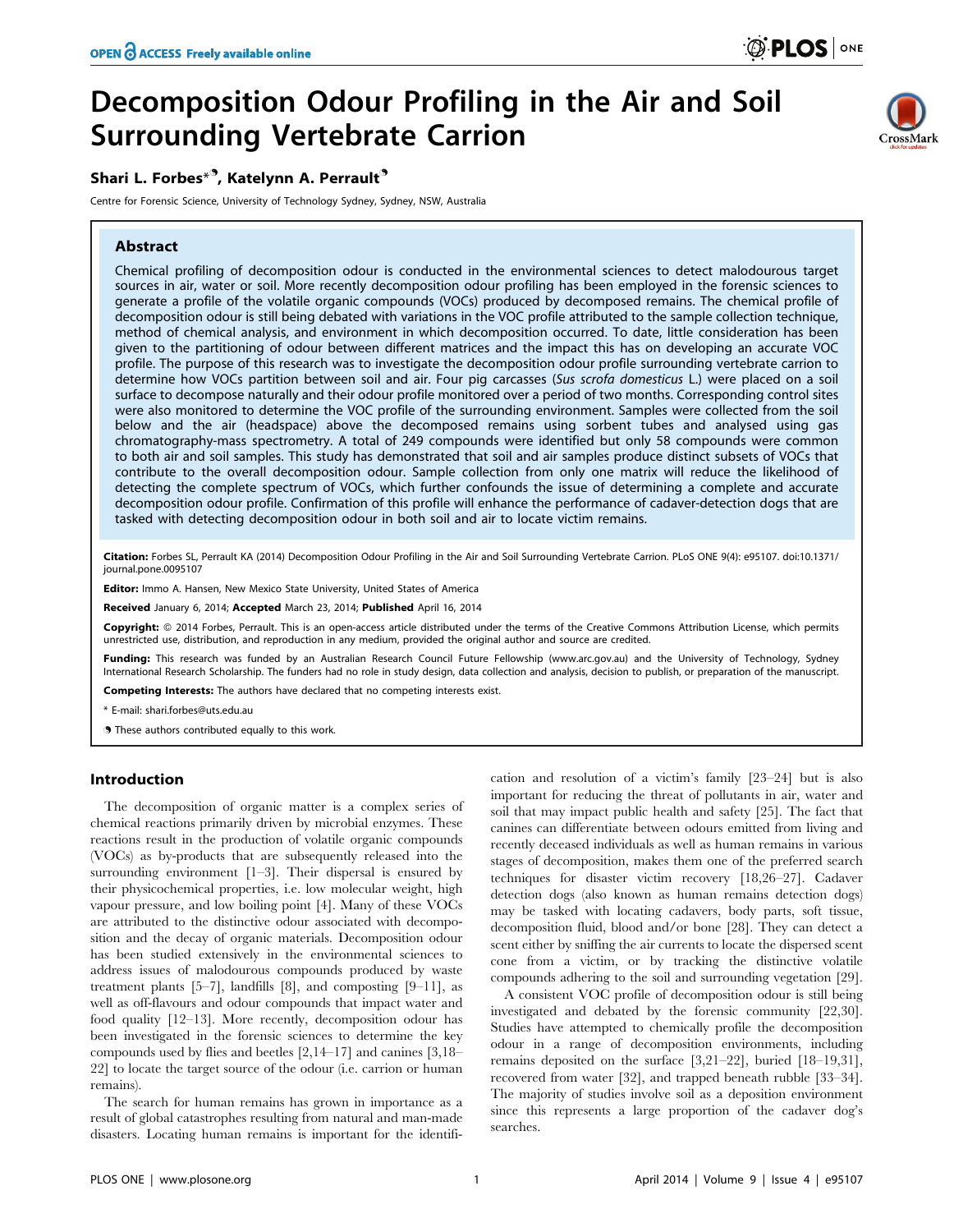Although a considerable number of decomposition VOCs have been reported in the literature, very few compounds consistently appear across decomposition studies. Inconsistencies in the VOC profile of decomposition odour have been attributed to variation in the sample collection and sample analysis methods, the type of remains utilised in the study, and biotic and abiotic factors which are determined by the decomposition environment [2,22]. For example, Vass et al. [18–19] collected decomposition VOCs using a system of pipes placed within a grave and a sampling hood placed above the grave. Both collection techniques were conducted in situ using sorbent traps to collect the volatile compounds released from the human remains for subsequent analysis by gas chromatography-mass spectrometry (GC-MS). The study was conducted over several years and the study site was located in the southern region of the USA. In contrast, Brasseur et al. [31] investigated decomposition VOCs in animal grave sites. The method involved collection of soil samples following burial and excavation of porcine remains. VOC collection was carried out ex situ in the laboratory. VOCs were trapped on a cartridge containing an adsorbent filter and eluted using solvent desorption for analysis by comprehensive two-dimensional gas chromatogra $phy$  – time-of-flight mass spectrometry ( $GC \times GC$ -TOFMS). The study was carried out for six months and the study site was located in Belgium. Given the variation in sample collection technique (in situ versus ex situ), sample analysis (GC-MS versus  $GC \times GC$ -TOFMS), type of remains investigated (human versus pig), and the location of each study (USA versus Belgium), it is perhaps not surprising that Vass et al. [18–19] identified more than 400 specific compounds while Brasseur et al. [31] identified 20–34 compounds specific to decomposition. However, consistent decomposition odour profiles have been reported when similar sample analysis methods are utilised for surface deposition studies, as referenced in the literature [3,22].

While inconsistencies in the VOC profile of decomposition odour have been attributed to variation in sample collection and analysis techniques, there has been minimal research or discussion on the impact of the sample collection matrix to the overall VOC profile. In order to generate a complete and accurate decomposition odour profile, it is important that samples are collected from both the air and soil surrounding a body as cadaver dogs can use odour detected in both matrices to locate victim remains, particularly when environmental conditions (e.g. wind, temperature) are not conducive to the natural dispersion of VOCs in air. The degree to which decomposition VOCs partition between soil and air is not currently known and sample collection from previous studies has predominantly occurred using only one matrix.

The aim of this study was to compare the VOC profile in the air above and soil below porcine remains deposited on the soil surface over the complete decomposition process to determine whether the sample collection matrix changes the VOC profile detected. Such information is valuable to cadaver detection dog handlers as it demonstrates the proportion of the decomposition VOC profile that is retained in the soil even after dispersion in the air.

#### Materials and Methods

#### Ethics statement

The study utilised domestic pig (Sus scrofa domesticus L.) carcasses weighing approximately 70 kg as analogues for human decomposition. Pig carcasses are considered an acceptable model in decomposition studies due to their physiological and biochemical similarities [35–37] and are often used due to ethical, legal and economic restrictions [3]. Carcasses were purchased from Hawkesbury Valley Meat Processors, a licenced abattoir in Sydney, Australia. Animal ethics approval was not required as the experimental subjects were not killed specifically for the purposes of the research and were purchased postmortem. Carcasses were wrapped in two layers of plastic to prevent insects accessing the remains during transport to the site.

The field site was private land belonging to the University of Technology Sydney. No specific permissions were required as the land is zoned for educational and research purposes and the field studies did not involve endangered or protected species. The site is located in open eucalypt woodland in western Sydney, Australia ( $33^{\circ}38S$ ,  $150^{\circ}39E$ ). The soils in this area consist of a sandy clay topsoil underlain by shale clays and sandstone bedrock. The topsoil at the study location is acidic and typically ranges between pH 4–5. The dominant tree species are forest red gum (Eucalyptus tereticornis), grey box (Eucalyptus molluccana), thin-leaved stringybark (Eucalyptus eugenoides), and broad-leaved ironbark (Eucalyptus fibrosa). The understory shrubs are dominated by the invasive weed lantana (Lantana camara), with a few, scattered native species. The ground layer is a mix of native and exotic graminoids and forbs, with large-leaved rush (*Lomandra longifolia*) and kangaroo grass (Themeda australis) abundant.

Four carcasses were placed on their side directly on the soil surface with anti-scavenging cages containing small mesh wire  $(\sim)$  cm) positioned over the remains. A VOC-Mole<sup>TM</sup> Soil Probe (Markes International Ltd, UK), adjacent to the abdomen and between the forelegs and hindlegs of each carcass, was probed into the soil to a depth of approximately 30 cm and remained in situ for the period of study. Four corresponding control sites without a carcass were established approximately 20 m from the experimental sites and were set up in the same manner to monitor the natural production of VOCs in the surrounding air, soil and vegetation.

The study was carried out during the summer months in Australia from January 15 to March 15, 2013 (a postmortem interval of 59 days). Climatic conditions at the field site were monitored using a Hobo Weather Station equipped with a Hobo U30 No Remote Communication (NRC) data logger (OneTemp, Marleston). The data logger was used to measure ambient temperature (°C), relative humidity (%), solar radiation (W/m<sup>2</sup>), wind speed (m/s), wind direction (ø), and rainfall (mm).

The decomposition stage was characterised by observing the carcasses on each sample collection day, photographing the remains, and documenting the visual postmortem changes to the carcass. Determination of the decomposition stage each sampling day was made by the same researcher to reduce the degree of subjectivity which is inherent in visual observations. Decomposition stages are reported in both experimental days and accumulated degree days (ADD) to facilitate comparison with other decomposition studies. The sample collection regime was determined based on the rate of decomposition. Samples were collected every second day for the first ten days, twice a week for the next three weeks, and every two weeks thereafter.

#### VOC sample collection

A dynamic sampling technique was used to collect the VOCs in the air above, and the soil below, each of the four pig carcasses (Figure 1). Following removal of the anti-scavenging cage and prior to sampling the air above each carcass, a stainless steel hood (dimensions:  $130\times90\times60$  cm; volume: 702 L) was placed over the remains to allow the headspace to accumulate for a period of 30 minutes, thus preventing wind or rain dispersal of the VOCs during this time. A Field and Laboratory Emission Cell (FLEC 1001) constant flow air pump (Markes International Ltd, UK) was used to collect the VOCs onto dual-sorbent thermal desorption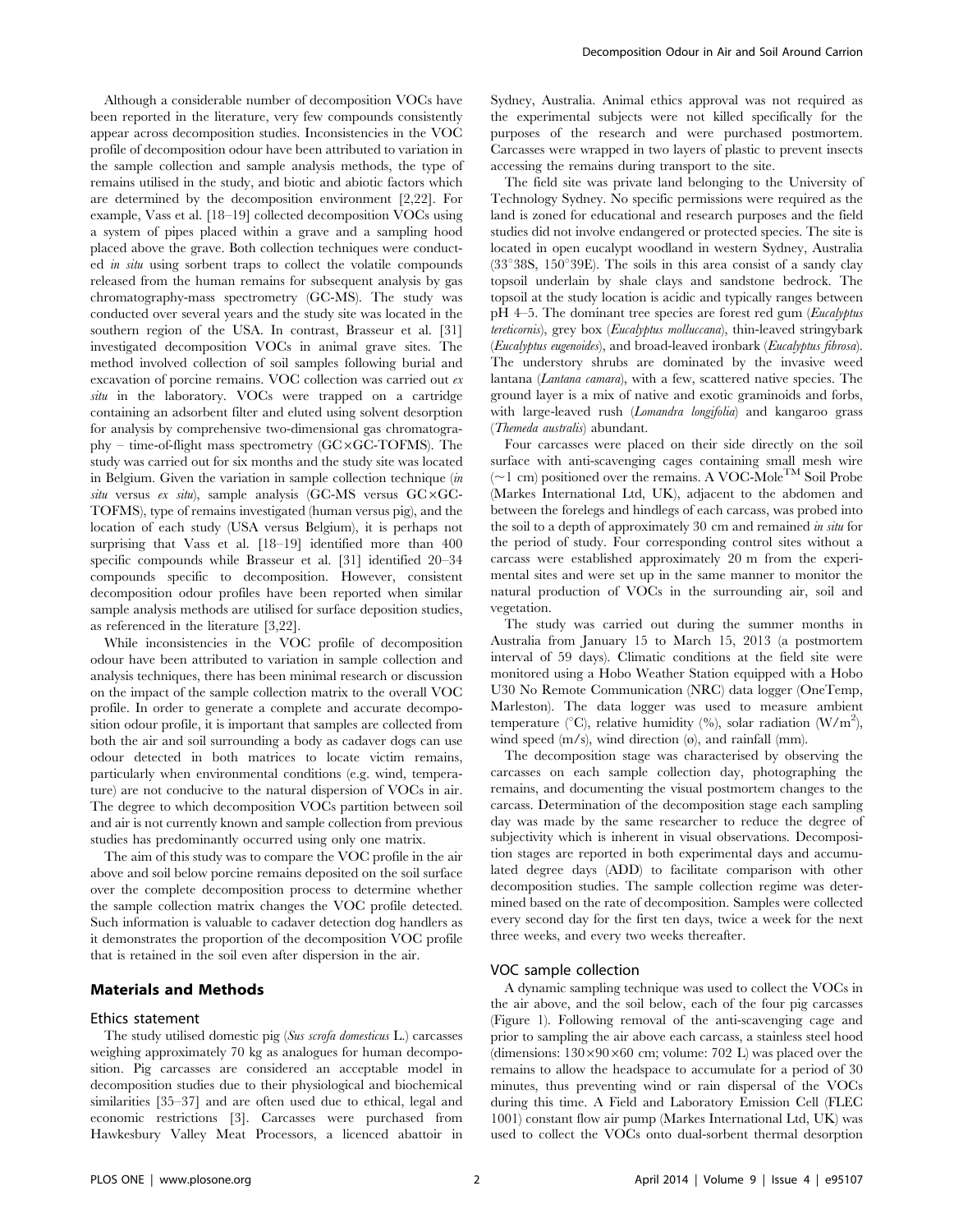tubes comprising of Tenax TA and Carbograph 5TD (Markes International Ltd, UK) attached to the sampling port of the hood. A flow rate of 100 mL/min was maintained for 10 minutes, collecting a total volume of 1 L of headspace gases onto the sorbent tubes. The FLEC 1001 pump was also used to collect the VOCs within the VOC-Mole<sup>TM</sup> Soil Probe onto tubes containing the same dual-sorbent. A flow rate of 100 mL/min was maintained for 30 minutes, collecting a total volume of 3 L of soil headspace gases onto the sorbent tubes. An air and soil sample were collected separately from each of the four carcasses, producing a total of four experimental air samples and four experimental soil samples for each sampling day.

The same experimental design was used to collect samples from the air and soil of the four corresponding control sites, producing a total of four control air samples and four control soil samples for each sampling day. All sample collection tubes were wrapped in aluminium foil and stored in an air-tight, sealed glass jar for transport to and from the field site. Two field blank samples were collected, one prior to the first sample collection and one immediately following the last sample collection on each sampling day.

All sample tubes were injected with an internal standard  $(10 \mu L)$ of 20 ng/ $\mu$ L bromobenzene in methanol) following the EPA Method (TO-17) Determination of Volatile Organic Compounds in Ambient Air Using Active Sampling onto Sorbent Tubes. Standards were purchased from Sigma-Aldrich and Fluka to represent the common VOCs and classes of compounds reported in the literature for vertebrate decomposition. Standards were used to confirm retention times and mass spectral identifications and included: alkanes (heptane, undecane, 2-methyl pentane); alcohols (ethanol, 1-pentanol, 1-hexanol, 1-hexanol 2-ethyl); aldehydes (hexanal, heptanal, octanal, nonanal); ketones (2-butanone, 2 pentanone, 2-hexanone, 2-nonanone); aromatic hydrocarbons

(benzene, ethyl benzene,  $\rho$ -xylene,  $\sigma$ -xylene, toluene, styrene, naphthalene); nitrogen-containing compounds (indole, pyridine, putrescine, cadaverine); carboxylic acids (propanoic acid, butanoic acid, hexanoic acid); and sulphides (dimethyl sulphide, dimethyl disulphide).

## Gas Chromatography-Mass Spectrometry (GC-MS) analysis

Sample analysis was carried out utilizing a Unity 2 series thermal desorber (Markes International Ltd, UK) and an Agilent 6890N GC System coupled to an Agilent 5973N Mass Selective Detector (TD-GC-MS).

Each sample underwent a two-step desorption; primary desorption of the sample took place at  $300^{\circ}$ C for 4 minutes following a leak check and nitrogen dry purge. The sample was recondensed at  $-10^{\circ}$ C on a general purpose cold trap consisting of Carbopack B (60/80 mesh) and Carboxen 1000-type sorbent (60/ 80 mesh). The cold trap was then rapidly heated for secondary desorption at  $300^{\circ}$ C for 3 minutes following another 1 min nitrogen dry purge. Following desorption all tubes were conditioned for 30 minutes at  $330^{\circ}$ C.

An Agilent DB-VRX capillary column was used (30 m $\times$ 0.25 mm ID $\times$ 1.4 µm film thickness). The GC oven started at an initial temperature of  $35^{\circ}$ C which was held for 4 minutes, then increased to  $80^{\circ}$ C at a rate of  $3^{\circ}$ C/min, then further increased to  $120^{\circ}$ C at a rate of  $10^{\circ}$ C/min before ramping to the final temperature of 220 $\mathrm{C}$  at a rate of 40 $\mathrm{C}$ /min which was held for 7 minutes. The MS was operated in full electron ionization (EI) scan mode with a mass range of 40–450 m/z.



Figure 1. Schematic of VOC sample collection from air and soil surrounding pig carcasses. doi:10.1371/journal.pone.0095107.g001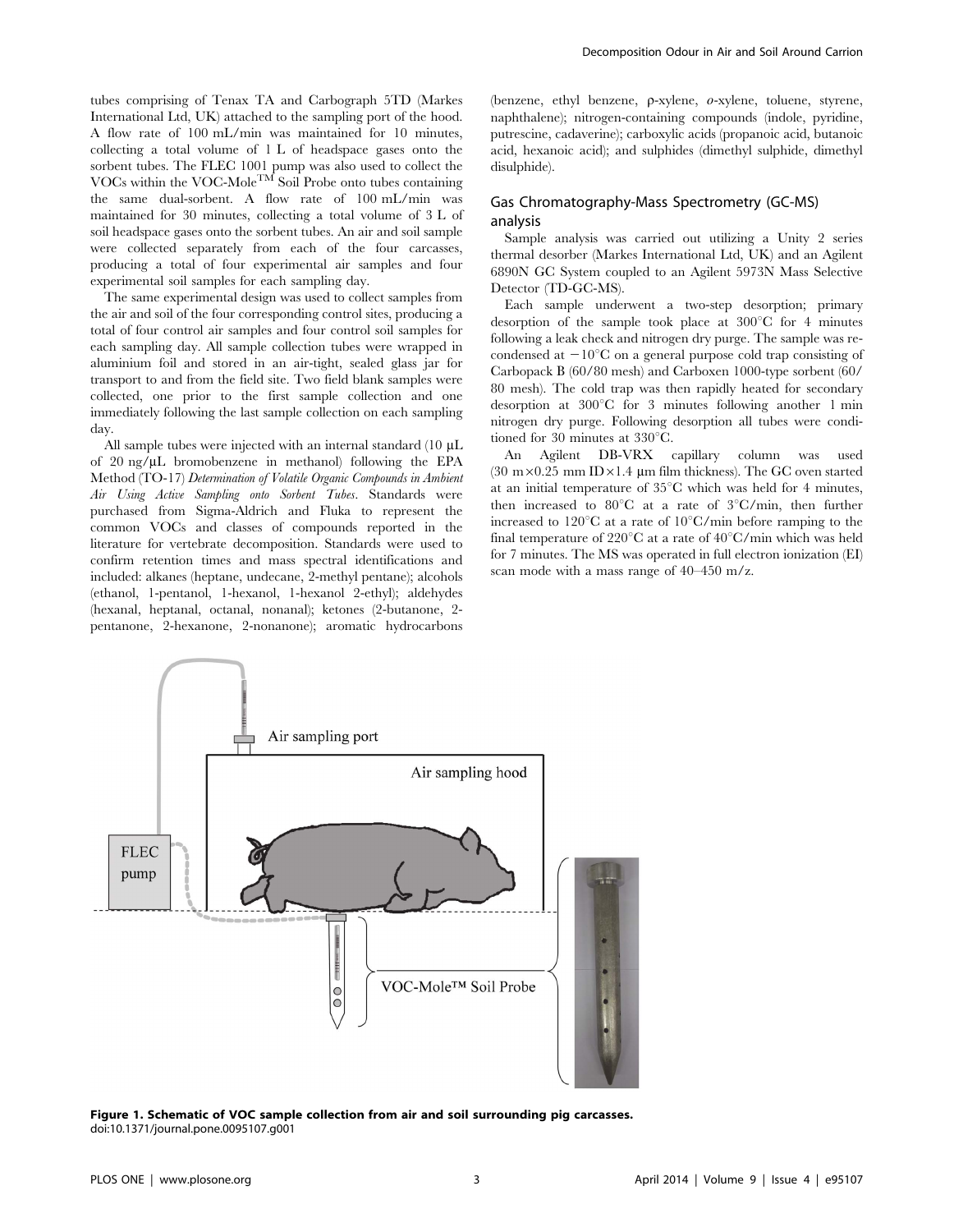#### Data analysis

To generate a list of compounds, library search and area reports were produced using Agilent Chemstation. The library search report was generated using the National Institute of Standards and Technology (NIST) Mass Spectral library. A minimum match threshold of 70 was selected. Compounds were removed during pre-processing if they were below this threshold, present at comparable levels in field blank samples, or if they resulted from sorbent or column bleed. A comparison of control and experimental samples produced a list containing compounds of interest that were found exclusively in experimental samples, or where the level of the compound was above control and field blank levels. Internal standard normalisation was performed on the peak area of each compound of interest. The resulting normalised peak area represented a relative amount of each compound of interest present on the sorbent tube and is not representative of the absolute concentration being emitted into the surrounds by the carcasses. The aim of this approach was to establish trends within the air and soil independently and to determine whether these trends were similar between groups. The two matrices were sampled using analytically independent collection techniques and a direct comparison was therefore not feasible.

Principal component analysis (PCA) was used to visualize the structure of the data for air and soil independently. This statistical analysis is particularly useful where dimensionality of the data is high and often where possibility for replication is low. This typically represents situations where variability and noise in the data set are high, eradicating the possibility of using traditional hypothesis testing techniques to determine significant differences in the data. Normalised peak areas were summed by compound class for each stage of decomposition and PCA was performed using The Unscrambler X version 10.3 (CAMO Software). The resulting biplots reduce the dimensionality of the data by showing a visual representation of the variables (i.e. loadings) that are responsible for discriminating each of the stages of decomposition. In this manner, important compound classes could be identified that discriminated the stages of decomposition.

#### Results

#### Stages of decomposition

Decomposition stages were adapted from [35] and [38] but varied in the later stages of decomposition. Carcasses were characterised as being in the fresh stage from day 0 to day 1 (ADD 24.40). All carcasses were in full bloat on day 2 (ADD 48.16) and showed early signs of active decay by day 4 (ADD 106.95). The active decay stage continued until day 10 (ADD 244.28) when early signs of advanced decay and partial mummification became evident. On day 14 (ADD 340.85), all carcasses were characterised as being in the advanced decay stage with extensive mummification. From day 17 (ADD 413.73) onwards, the carcasses were skeletonized in the head, limbs, and ribs but with large amounts of mummified tissue remaining until the end of the study on day 59 (ADD 1315.46).

#### Climatic conditions

The average temperature throughout the period of study was  $22.3^{\circ}C$  with an average maximum of  $31.8^{\circ}C$  and an average minimum of  $16.0^{\circ}$ C (Figure 2). The temperature demonstrated some extreme highs such as day 3 reaching a maximum of  $47.2^{\circ}C$ , and lows such as day 19 reaching a minimum of  $13^{\circ}$ C but generally fluctuated within the averages. A total rainfall of 324 mm was recorded but occurred sporadically throughout the study (Figure 2). Periods of high rainfall coincided with the

transition from the early advanced decay stage to the skeletonization stage making the remains appear wet even though there was little moisture remaining in the soft tissue. The site experienced an average humidity of 81% during the summer months. Average wind speed was negligible (0.009 m/s). The average solar radiation, i.e. the rate at which diffuse solar energy falls on a unit horizontal surface area per second, was 93.8 Watts per square metre  $(W/m^2)$ .

#### VOC profile of air above the remains

The normalised peak area ratios were calculated from the internal standard and grouped by major compound classes. Table 1 demonstrates the major VOCs detected in the air samples based on the stages of decomposition (with the exception of the fresh stage as VOCs were not detected above background levels during this stage). Major VOCs were determined as those compounds that appeared in more than two experimental replicates on each sampling day and were detected consistently for a particular stage of decomposition. The sulphides were the most prevalent chemical class with dimethyl disulphide (DMDS) and dimethyl trisulphide (DMTS) appearing throughout all stages of decomposition. Nitrogen-containing compounds including trimethylamine, methenamine and 2,6-dimethylpyrazine were detected during the active decay stage while methenamine and benzonitrile appeared during skeletonization. Indole was the only aromatic detected throughout all decomposition stages reported, however 2-pentylfuran regularly appeared throughout the active decay, advanced decay and skeletonization stages. Carboxylic acids also appeared frequently during these stages and included acetic acid, propanoic acid (including 2-methyl-), butanoic acid (including 2-methyl- and 3-methyl-), and pentanoic acid. Ketones were not detected until the active decay stage with 2-butanone, 2 pentanone, and 2-piperidinone appearing frequently thereafter. Phenol was the most prevalent alcohol during the active and advanced decay stages and other alcohols were detected sporadically throughout the decomposition process. Hydrocarbons (mostly  $C_5-C_{20}$  straight chain alkanes) were only detected during the skeletonization stage. Esters, aldehydes and other compounds were only detected occasionally throughout the trial.

In order to characterize the relationship of the VOCs between decomposition stages, PCA was conducted to preserve the variation in the original data set while allowing for visualisation of data groupings. A biplot of the principal component scores and loadings for the air samples is shown in Figure 3. Each stage is clearly distinct with the fresh and skeletonization stages appearing the most similar in terms of VOC profile, likely due to reduced levels of VOC production during these stages. The bloat stage was characterised by high levels of sulphides and the active decay stage was characterised by a predominance of sulphides, aromatics, carboxylic acids, and nitrogen-containing compounds. The advanced decay stage (including extensive mummification) was mostly characterised by sulphides with other compound classes having a minor influence. The results correlated with the PCA biplots generated on each individual experimental day (data not shown) which confirmed that the experimental samples from day 2 (bloat) to day 14 (advanced decay) were clearly separated from the control samples but thereafter became difficult to distinguish. The control and experimental samples could not be distinguished on day 0 (fresh), which is to be expected given the minimal decomposition and lack of VOCs produced that day. The major compound classes responsible for the variation were the sulphides, aromatics, carboxylic acids, alcohols, and nitrogen-containing compounds. The other classes were not discriminating in the air samples.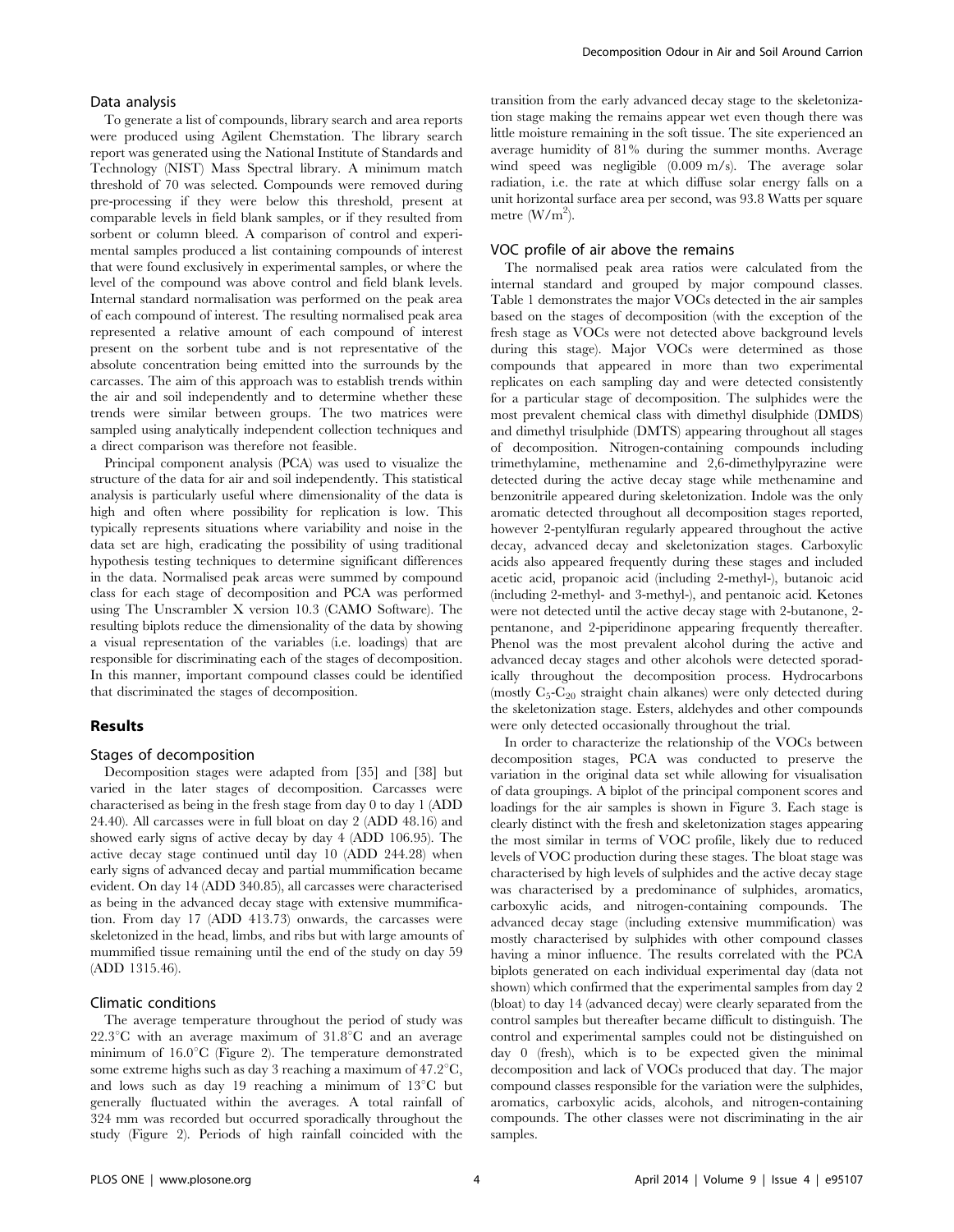

Figure 2. Average temperature and rainfall data for the study site (January - March, 2013). doi:10.1371/journal.pone.0095107.g002

#### VOC profile of soil below the remains

The VOCs detected in the soil samples demonstrated a more dynamic profile than the air samples. The normalised peak area ratios were calculated from the internal standard and grouped by major compound classes. Table 2 demonstrates the major VOCs detected in the soil below the remains based on the stages of decomposition (with the exception of the fresh stage as VOCs were not detected above background levels during this stage). Sulphides were prevalent in the soil samples with a larger number of sulphurcontaining compounds detected in soil compared to air. Sulphides were detected every sampling day except day 0 and included DMDS, DMTS, with dimethyl sulphide only detected during the skeletonization stage. The nitrogen-containing compounds, specifically trimethylamine and 3-methylpyridine, were detected during active decay and skeletonization whereas benzonitrile and benzylnitrile were only detected during skeletonization. Aromatic compounds were not detected until the active decay stage but then appeared frequently throughout the process of decomposition. Although carboxylic acids were not as prevalent in soil samples, the corresponding esters of the carboxylic acids detected in air samples were predominant in soils during active decay. Other notable differences between the soil and air samples were the large number of alcohols, ketones and hydrocarbons detected consistently in soil from the active decay stage onwards. Aldehydes also appeared regularly during the active decay, advanced decay, and skeletonization stages.

A biplot of the principal component scores and loading for the soil samples is shown in Figure 4. The decomposition stages were clearly separated with fresh and bloat appearing most similar in terms of VOC profile. The active decay stage was characterised by high levels of sulphides, alcohols, and esters although all compound classes were detected during this stage. The advanced decay stage was characterised by high levels of hydrocarbons and high levels of indole, the latter being classed as both an aromatic and nitrogen-containing compound in the data analysis. The results correlated with the PCA biplot generated on each individual experimental day (data not shown) which confirmed that the experimental samples from day 2 (bloat) to day 48 (skeletonization) were clearly separated from the control samples. The major compound classes responsible for the separation were the sulphides, alcohols, esters, ketones, aromatics, hydrocarbons and nitrogen-containing compounds. Carboxylic acids and aldehydes were not discriminating in the soil samples.

#### Comparison of trends in air and soil VOC profiles

Sample collection from air and soil surrounding the carrion provided complementary data. Although a large number of VOCs were detected in both the air and soil samples, the majority of compounds could be traced to environmental sources and were not specific to the decomposition process. A total of 249 VOCs of interest were detected using both techniques with 42 compounds (17%) specific to the air samples and 149 compounds (60%) specific to the soil samples. The remaining 58 compounds were common to both air and soil but represent only 23% of the total number of compounds of interest (Figure 5). As shown by the proportional bar graphs, the majority of air-specific VOCs were represented by sulphides, nitrogen-containing compounds, aromatics, and alcohols as these typically appeared throughout all stages of decomposition. In contrast, the soil samples were dominated by aromatics, esters, ketones, alcohols and hydrocarbons which were only detected during the active decay, advanced decay, and skeletonization stages of decomposition.

A comparison of the PCA biplots (see Figures 3 and 4) confirm these differences in loadings for the compound classes and also show variation in the scores for decomposition stages. Experimental and control samples collected from the air above the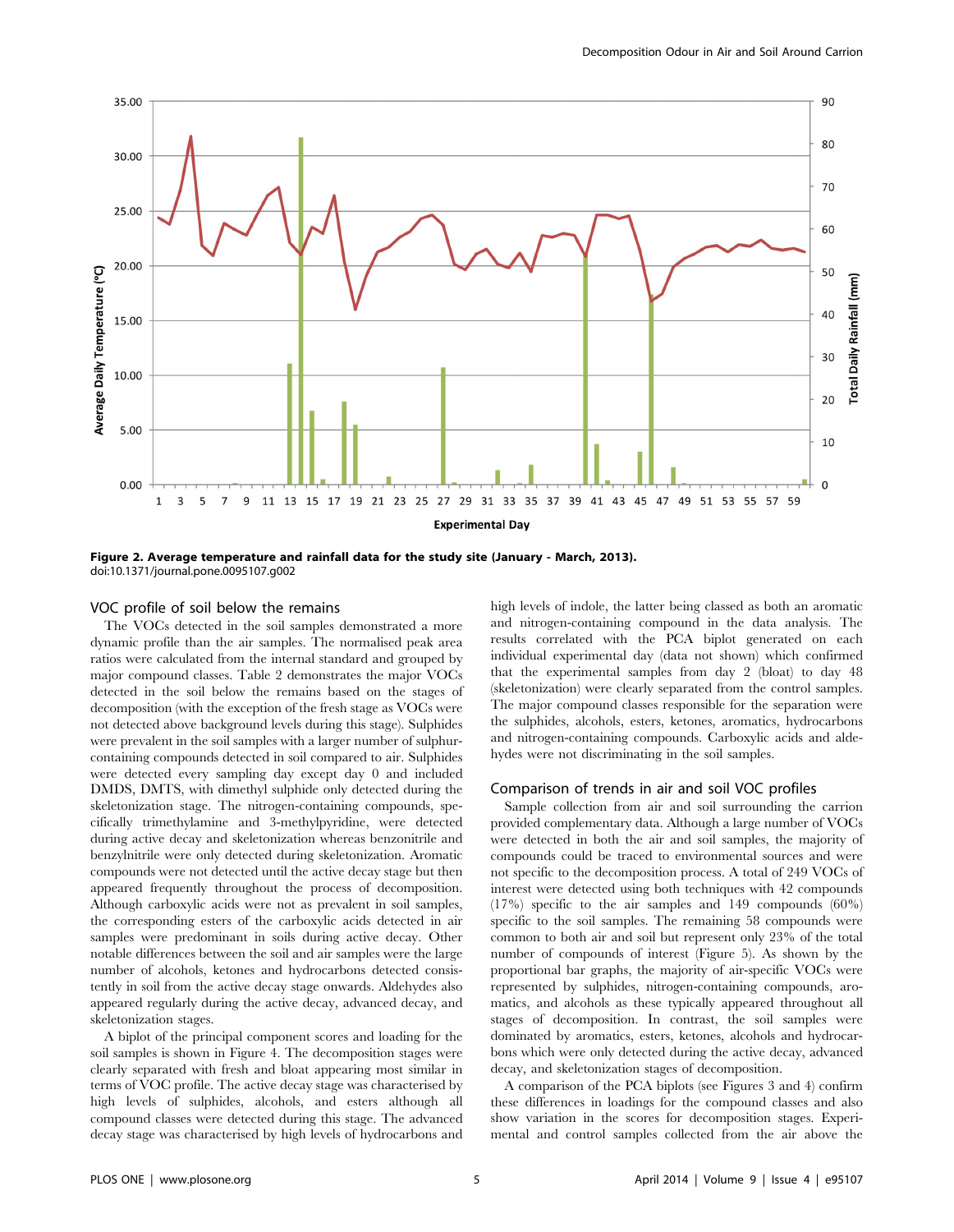Table 1. Major VOCs consistently identified in experimental air samples throughout the decomposition stages (excluding fresh).

| Sulphide<br>Sulphur dioxide<br>▲<br>▲<br>[1, 18, 19, 21, 32]<br>$\blacktriangle$<br>$\blacktriangle$<br>$\blacktriangle$<br>Dimethyl disulphide<br>$\blacktriangle$<br>[14, 18, 19, 20, 21, 26, 31, 32, 43]<br>Dimethyl trisulphide<br>▲<br>[14, 18, 19, 21, 26, 31, 32, 41]<br>▲<br>▲<br>Nitrogen-containing<br>Trimethylamine<br>[21, 22, 27, 34, 40]<br>▲<br>$\blacktriangle$<br>Methenamine<br>[18, 19, 30]<br>▲<br>2,6-dimethylpyrazine<br>$[22]$<br>▲<br>$\blacktriangle$<br>Benzonitrile<br>[18, 21, 22]<br>Aromatic<br>Benzene<br>▲<br>[19, 27, 30, 32]<br>Indole<br>▲<br>▲<br>▲<br>▲<br>[20, 21, 27, 40]<br>$\blacktriangle$<br>2-pentylfuran<br>▲<br>▲<br>[20, 27, 40]<br>Carboxylic Acid<br>Acetic acid<br>▲<br>$\blacktriangle$<br>▲<br>[22, 34, 41]<br>Propanoic acid<br>▲<br>[20, 22, 27, 40]<br>▲<br>2-methylpropanoic acid<br>▲<br>▲<br>▲<br>$[41]$<br>Butanoic acid<br>[3,20,21,22,40]<br>▲<br>2-methylbutanoic acid<br>$\blacktriangle$<br>[3, 21, 22, 27]<br>▲<br>▲<br>3-methylbutanoic acid<br>[3,21,22,27,34]<br>▲<br>▲<br>Pentanoic acid<br>[20, 21, 22, 40]<br>▲<br>▲<br>2-methylhexanoic acid<br>$[27]$<br>▲<br>Benzoic acid<br>▲<br>$[21]$<br>Ester<br>$\blacktriangle$<br>$NR^*$<br>Methyl acetate<br>Aldehyde<br>$\blacktriangle$<br>$\blacktriangle$<br>$\blacktriangle$<br>3-methylbutanal<br>[22, 26, 30, 34]<br>Ketone<br>▲<br>▲<br>[22, 26, 30, 32, 34]<br>2-butanone<br>[22, 32, 34]<br>2-pentanone<br>▲<br>▲<br>$\blacktriangle$<br>$[21]$<br>2-piperidinone<br>▲<br>1-phenylethanone<br>▲<br>[21, 31, 34]<br>Alcohol<br>1-propanol<br>[3, 22]<br>▲<br>$[26]$<br>▲<br>▲<br>3-methyl-1-butanol<br>[21, 22]<br>▲<br>▲<br>Phenol<br>$\blacktriangle$<br>$\blacktriangle$<br>[3,18,21,22,26,31,34,41]<br>4-methylphenol<br>▲<br>▲<br>▲<br>[3,21,22,26]<br>4-(1,1-dimethylpropyl)phenol<br>$\blacktriangle$<br>${\sf NR}$<br>2-phenylethanol<br>▲<br>$[21]$<br>Hydrocarbon<br>$[30]$<br>Pentane<br>▲<br>$\blacktriangle$<br>Hexane<br>[19,26,27,30,32,34]<br>Heptane<br>▲<br>[18, 26, 30, 32, 34]<br>$\blacktriangle$<br>Octane<br>[22, 26, 30, 32]<br>Tridecane<br>▲<br>[34, 41]<br>Pentadecane<br>$\blacktriangle$<br>$\blacktriangle$<br>[34, 41] | <b>Bloat</b> | <b>Active Decay</b> | <b>Advanced Decay</b> | Skeletonization | <b>Literature Citation</b> |
|-----------------------------------------------------------------------------------------------------------------------------------------------------------------------------------------------------------------------------------------------------------------------------------------------------------------------------------------------------------------------------------------------------------------------------------------------------------------------------------------------------------------------------------------------------------------------------------------------------------------------------------------------------------------------------------------------------------------------------------------------------------------------------------------------------------------------------------------------------------------------------------------------------------------------------------------------------------------------------------------------------------------------------------------------------------------------------------------------------------------------------------------------------------------------------------------------------------------------------------------------------------------------------------------------------------------------------------------------------------------------------------------------------------------------------------------------------------------------------------------------------------------------------------------------------------------------------------------------------------------------------------------------------------------------------------------------------------------------------------------------------------------------------------------------------------------------------------------------------------------------------------------------------------------------------------------------------------------------------------------------------------------------------------------------------------------------------------------------------------------------------------------------------------------------------------|--------------|---------------------|-----------------------|-----------------|----------------------------|
|                                                                                                                                                                                                                                                                                                                                                                                                                                                                                                                                                                                                                                                                                                                                                                                                                                                                                                                                                                                                                                                                                                                                                                                                                                                                                                                                                                                                                                                                                                                                                                                                                                                                                                                                                                                                                                                                                                                                                                                                                                                                                                                                                                                   |              |                     |                       |                 |                            |
|                                                                                                                                                                                                                                                                                                                                                                                                                                                                                                                                                                                                                                                                                                                                                                                                                                                                                                                                                                                                                                                                                                                                                                                                                                                                                                                                                                                                                                                                                                                                                                                                                                                                                                                                                                                                                                                                                                                                                                                                                                                                                                                                                                                   |              |                     |                       |                 |                            |
|                                                                                                                                                                                                                                                                                                                                                                                                                                                                                                                                                                                                                                                                                                                                                                                                                                                                                                                                                                                                                                                                                                                                                                                                                                                                                                                                                                                                                                                                                                                                                                                                                                                                                                                                                                                                                                                                                                                                                                                                                                                                                                                                                                                   |              |                     |                       |                 |                            |
|                                                                                                                                                                                                                                                                                                                                                                                                                                                                                                                                                                                                                                                                                                                                                                                                                                                                                                                                                                                                                                                                                                                                                                                                                                                                                                                                                                                                                                                                                                                                                                                                                                                                                                                                                                                                                                                                                                                                                                                                                                                                                                                                                                                   |              |                     |                       |                 |                            |
|                                                                                                                                                                                                                                                                                                                                                                                                                                                                                                                                                                                                                                                                                                                                                                                                                                                                                                                                                                                                                                                                                                                                                                                                                                                                                                                                                                                                                                                                                                                                                                                                                                                                                                                                                                                                                                                                                                                                                                                                                                                                                                                                                                                   |              |                     |                       |                 |                            |
|                                                                                                                                                                                                                                                                                                                                                                                                                                                                                                                                                                                                                                                                                                                                                                                                                                                                                                                                                                                                                                                                                                                                                                                                                                                                                                                                                                                                                                                                                                                                                                                                                                                                                                                                                                                                                                                                                                                                                                                                                                                                                                                                                                                   |              |                     |                       |                 |                            |
|                                                                                                                                                                                                                                                                                                                                                                                                                                                                                                                                                                                                                                                                                                                                                                                                                                                                                                                                                                                                                                                                                                                                                                                                                                                                                                                                                                                                                                                                                                                                                                                                                                                                                                                                                                                                                                                                                                                                                                                                                                                                                                                                                                                   |              |                     |                       |                 |                            |
|                                                                                                                                                                                                                                                                                                                                                                                                                                                                                                                                                                                                                                                                                                                                                                                                                                                                                                                                                                                                                                                                                                                                                                                                                                                                                                                                                                                                                                                                                                                                                                                                                                                                                                                                                                                                                                                                                                                                                                                                                                                                                                                                                                                   |              |                     |                       |                 |                            |
|                                                                                                                                                                                                                                                                                                                                                                                                                                                                                                                                                                                                                                                                                                                                                                                                                                                                                                                                                                                                                                                                                                                                                                                                                                                                                                                                                                                                                                                                                                                                                                                                                                                                                                                                                                                                                                                                                                                                                                                                                                                                                                                                                                                   |              |                     |                       |                 |                            |
|                                                                                                                                                                                                                                                                                                                                                                                                                                                                                                                                                                                                                                                                                                                                                                                                                                                                                                                                                                                                                                                                                                                                                                                                                                                                                                                                                                                                                                                                                                                                                                                                                                                                                                                                                                                                                                                                                                                                                                                                                                                                                                                                                                                   |              |                     |                       |                 |                            |
|                                                                                                                                                                                                                                                                                                                                                                                                                                                                                                                                                                                                                                                                                                                                                                                                                                                                                                                                                                                                                                                                                                                                                                                                                                                                                                                                                                                                                                                                                                                                                                                                                                                                                                                                                                                                                                                                                                                                                                                                                                                                                                                                                                                   |              |                     |                       |                 |                            |
|                                                                                                                                                                                                                                                                                                                                                                                                                                                                                                                                                                                                                                                                                                                                                                                                                                                                                                                                                                                                                                                                                                                                                                                                                                                                                                                                                                                                                                                                                                                                                                                                                                                                                                                                                                                                                                                                                                                                                                                                                                                                                                                                                                                   |              |                     |                       |                 |                            |
| 2-propanol                                                                                                                                                                                                                                                                                                                                                                                                                                                                                                                                                                                                                                                                                                                                                                                                                                                                                                                                                                                                                                                                                                                                                                                                                                                                                                                                                                                                                                                                                                                                                                                                                                                                                                                                                                                                                                                                                                                                                                                                                                                                                                                                                                        |              |                     |                       |                 |                            |
|                                                                                                                                                                                                                                                                                                                                                                                                                                                                                                                                                                                                                                                                                                                                                                                                                                                                                                                                                                                                                                                                                                                                                                                                                                                                                                                                                                                                                                                                                                                                                                                                                                                                                                                                                                                                                                                                                                                                                                                                                                                                                                                                                                                   |              |                     |                       |                 |                            |
|                                                                                                                                                                                                                                                                                                                                                                                                                                                                                                                                                                                                                                                                                                                                                                                                                                                                                                                                                                                                                                                                                                                                                                                                                                                                                                                                                                                                                                                                                                                                                                                                                                                                                                                                                                                                                                                                                                                                                                                                                                                                                                                                                                                   |              |                     |                       |                 |                            |
|                                                                                                                                                                                                                                                                                                                                                                                                                                                                                                                                                                                                                                                                                                                                                                                                                                                                                                                                                                                                                                                                                                                                                                                                                                                                                                                                                                                                                                                                                                                                                                                                                                                                                                                                                                                                                                                                                                                                                                                                                                                                                                                                                                                   |              |                     |                       |                 |                            |
|                                                                                                                                                                                                                                                                                                                                                                                                                                                                                                                                                                                                                                                                                                                                                                                                                                                                                                                                                                                                                                                                                                                                                                                                                                                                                                                                                                                                                                                                                                                                                                                                                                                                                                                                                                                                                                                                                                                                                                                                                                                                                                                                                                                   |              |                     |                       |                 |                            |
|                                                                                                                                                                                                                                                                                                                                                                                                                                                                                                                                                                                                                                                                                                                                                                                                                                                                                                                                                                                                                                                                                                                                                                                                                                                                                                                                                                                                                                                                                                                                                                                                                                                                                                                                                                                                                                                                                                                                                                                                                                                                                                                                                                                   |              |                     |                       |                 |                            |
|                                                                                                                                                                                                                                                                                                                                                                                                                                                                                                                                                                                                                                                                                                                                                                                                                                                                                                                                                                                                                                                                                                                                                                                                                                                                                                                                                                                                                                                                                                                                                                                                                                                                                                                                                                                                                                                                                                                                                                                                                                                                                                                                                                                   |              |                     |                       |                 |                            |
|                                                                                                                                                                                                                                                                                                                                                                                                                                                                                                                                                                                                                                                                                                                                                                                                                                                                                                                                                                                                                                                                                                                                                                                                                                                                                                                                                                                                                                                                                                                                                                                                                                                                                                                                                                                                                                                                                                                                                                                                                                                                                                                                                                                   |              |                     |                       |                 |                            |
|                                                                                                                                                                                                                                                                                                                                                                                                                                                                                                                                                                                                                                                                                                                                                                                                                                                                                                                                                                                                                                                                                                                                                                                                                                                                                                                                                                                                                                                                                                                                                                                                                                                                                                                                                                                                                                                                                                                                                                                                                                                                                                                                                                                   |              |                     |                       |                 |                            |
|                                                                                                                                                                                                                                                                                                                                                                                                                                                                                                                                                                                                                                                                                                                                                                                                                                                                                                                                                                                                                                                                                                                                                                                                                                                                                                                                                                                                                                                                                                                                                                                                                                                                                                                                                                                                                                                                                                                                                                                                                                                                                                                                                                                   |              |                     |                       |                 |                            |
|                                                                                                                                                                                                                                                                                                                                                                                                                                                                                                                                                                                                                                                                                                                                                                                                                                                                                                                                                                                                                                                                                                                                                                                                                                                                                                                                                                                                                                                                                                                                                                                                                                                                                                                                                                                                                                                                                                                                                                                                                                                                                                                                                                                   |              |                     |                       |                 |                            |
|                                                                                                                                                                                                                                                                                                                                                                                                                                                                                                                                                                                                                                                                                                                                                                                                                                                                                                                                                                                                                                                                                                                                                                                                                                                                                                                                                                                                                                                                                                                                                                                                                                                                                                                                                                                                                                                                                                                                                                                                                                                                                                                                                                                   |              |                     |                       |                 |                            |
|                                                                                                                                                                                                                                                                                                                                                                                                                                                                                                                                                                                                                                                                                                                                                                                                                                                                                                                                                                                                                                                                                                                                                                                                                                                                                                                                                                                                                                                                                                                                                                                                                                                                                                                                                                                                                                                                                                                                                                                                                                                                                                                                                                                   |              |                     |                       |                 |                            |
|                                                                                                                                                                                                                                                                                                                                                                                                                                                                                                                                                                                                                                                                                                                                                                                                                                                                                                                                                                                                                                                                                                                                                                                                                                                                                                                                                                                                                                                                                                                                                                                                                                                                                                                                                                                                                                                                                                                                                                                                                                                                                                                                                                                   |              |                     |                       |                 |                            |
|                                                                                                                                                                                                                                                                                                                                                                                                                                                                                                                                                                                                                                                                                                                                                                                                                                                                                                                                                                                                                                                                                                                                                                                                                                                                                                                                                                                                                                                                                                                                                                                                                                                                                                                                                                                                                                                                                                                                                                                                                                                                                                                                                                                   |              |                     |                       |                 |                            |
|                                                                                                                                                                                                                                                                                                                                                                                                                                                                                                                                                                                                                                                                                                                                                                                                                                                                                                                                                                                                                                                                                                                                                                                                                                                                                                                                                                                                                                                                                                                                                                                                                                                                                                                                                                                                                                                                                                                                                                                                                                                                                                                                                                                   |              |                     |                       |                 |                            |
|                                                                                                                                                                                                                                                                                                                                                                                                                                                                                                                                                                                                                                                                                                                                                                                                                                                                                                                                                                                                                                                                                                                                                                                                                                                                                                                                                                                                                                                                                                                                                                                                                                                                                                                                                                                                                                                                                                                                                                                                                                                                                                                                                                                   |              |                     |                       |                 |                            |
|                                                                                                                                                                                                                                                                                                                                                                                                                                                                                                                                                                                                                                                                                                                                                                                                                                                                                                                                                                                                                                                                                                                                                                                                                                                                                                                                                                                                                                                                                                                                                                                                                                                                                                                                                                                                                                                                                                                                                                                                                                                                                                                                                                                   |              |                     |                       |                 |                            |
|                                                                                                                                                                                                                                                                                                                                                                                                                                                                                                                                                                                                                                                                                                                                                                                                                                                                                                                                                                                                                                                                                                                                                                                                                                                                                                                                                                                                                                                                                                                                                                                                                                                                                                                                                                                                                                                                                                                                                                                                                                                                                                                                                                                   |              |                     |                       |                 |                            |
|                                                                                                                                                                                                                                                                                                                                                                                                                                                                                                                                                                                                                                                                                                                                                                                                                                                                                                                                                                                                                                                                                                                                                                                                                                                                                                                                                                                                                                                                                                                                                                                                                                                                                                                                                                                                                                                                                                                                                                                                                                                                                                                                                                                   |              |                     |                       |                 |                            |
|                                                                                                                                                                                                                                                                                                                                                                                                                                                                                                                                                                                                                                                                                                                                                                                                                                                                                                                                                                                                                                                                                                                                                                                                                                                                                                                                                                                                                                                                                                                                                                                                                                                                                                                                                                                                                                                                                                                                                                                                                                                                                                                                                                                   |              |                     |                       |                 |                            |
|                                                                                                                                                                                                                                                                                                                                                                                                                                                                                                                                                                                                                                                                                                                                                                                                                                                                                                                                                                                                                                                                                                                                                                                                                                                                                                                                                                                                                                                                                                                                                                                                                                                                                                                                                                                                                                                                                                                                                                                                                                                                                                                                                                                   |              |                     |                       |                 |                            |
|                                                                                                                                                                                                                                                                                                                                                                                                                                                                                                                                                                                                                                                                                                                                                                                                                                                                                                                                                                                                                                                                                                                                                                                                                                                                                                                                                                                                                                                                                                                                                                                                                                                                                                                                                                                                                                                                                                                                                                                                                                                                                                                                                                                   |              |                     |                       |                 |                            |
|                                                                                                                                                                                                                                                                                                                                                                                                                                                                                                                                                                                                                                                                                                                                                                                                                                                                                                                                                                                                                                                                                                                                                                                                                                                                                                                                                                                                                                                                                                                                                                                                                                                                                                                                                                                                                                                                                                                                                                                                                                                                                                                                                                                   |              |                     |                       |                 |                            |
|                                                                                                                                                                                                                                                                                                                                                                                                                                                                                                                                                                                                                                                                                                                                                                                                                                                                                                                                                                                                                                                                                                                                                                                                                                                                                                                                                                                                                                                                                                                                                                                                                                                                                                                                                                                                                                                                                                                                                                                                                                                                                                                                                                                   |              |                     |                       |                 |                            |
|                                                                                                                                                                                                                                                                                                                                                                                                                                                                                                                                                                                                                                                                                                                                                                                                                                                                                                                                                                                                                                                                                                                                                                                                                                                                                                                                                                                                                                                                                                                                                                                                                                                                                                                                                                                                                                                                                                                                                                                                                                                                                                                                                                                   |              |                     |                       |                 |                            |
|                                                                                                                                                                                                                                                                                                                                                                                                                                                                                                                                                                                                                                                                                                                                                                                                                                                                                                                                                                                                                                                                                                                                                                                                                                                                                                                                                                                                                                                                                                                                                                                                                                                                                                                                                                                                                                                                                                                                                                                                                                                                                                                                                                                   |              |                     |                       |                 |                            |
|                                                                                                                                                                                                                                                                                                                                                                                                                                                                                                                                                                                                                                                                                                                                                                                                                                                                                                                                                                                                                                                                                                                                                                                                                                                                                                                                                                                                                                                                                                                                                                                                                                                                                                                                                                                                                                                                                                                                                                                                                                                                                                                                                                                   |              |                     |                       |                 |                            |
|                                                                                                                                                                                                                                                                                                                                                                                                                                                                                                                                                                                                                                                                                                                                                                                                                                                                                                                                                                                                                                                                                                                                                                                                                                                                                                                                                                                                                                                                                                                                                                                                                                                                                                                                                                                                                                                                                                                                                                                                                                                                                                                                                                                   |              |                     |                       |                 |                            |
|                                                                                                                                                                                                                                                                                                                                                                                                                                                                                                                                                                                                                                                                                                                                                                                                                                                                                                                                                                                                                                                                                                                                                                                                                                                                                                                                                                                                                                                                                                                                                                                                                                                                                                                                                                                                                                                                                                                                                                                                                                                                                                                                                                                   |              |                     |                       |                 |                            |
|                                                                                                                                                                                                                                                                                                                                                                                                                                                                                                                                                                                                                                                                                                                                                                                                                                                                                                                                                                                                                                                                                                                                                                                                                                                                                                                                                                                                                                                                                                                                                                                                                                                                                                                                                                                                                                                                                                                                                                                                                                                                                                                                                                                   |              |                     |                       |                 |                            |
|                                                                                                                                                                                                                                                                                                                                                                                                                                                                                                                                                                                                                                                                                                                                                                                                                                                                                                                                                                                                                                                                                                                                                                                                                                                                                                                                                                                                                                                                                                                                                                                                                                                                                                                                                                                                                                                                                                                                                                                                                                                                                                                                                                                   |              |                     |                       |                 |                            |
|                                                                                                                                                                                                                                                                                                                                                                                                                                                                                                                                                                                                                                                                                                                                                                                                                                                                                                                                                                                                                                                                                                                                                                                                                                                                                                                                                                                                                                                                                                                                                                                                                                                                                                                                                                                                                                                                                                                                                                                                                                                                                                                                                                                   |              |                     |                       |                 |                            |
|                                                                                                                                                                                                                                                                                                                                                                                                                                                                                                                                                                                                                                                                                                                                                                                                                                                                                                                                                                                                                                                                                                                                                                                                                                                                                                                                                                                                                                                                                                                                                                                                                                                                                                                                                                                                                                                                                                                                                                                                                                                                                                                                                                                   |              |                     |                       |                 |                            |
|                                                                                                                                                                                                                                                                                                                                                                                                                                                                                                                                                                                                                                                                                                                                                                                                                                                                                                                                                                                                                                                                                                                                                                                                                                                                                                                                                                                                                                                                                                                                                                                                                                                                                                                                                                                                                                                                                                                                                                                                                                                                                                                                                                                   |              |                     |                       |                 |                            |
| 1-pentadecene<br><b>NR</b><br>▲                                                                                                                                                                                                                                                                                                                                                                                                                                                                                                                                                                                                                                                                                                                                                                                                                                                                                                                                                                                                                                                                                                                                                                                                                                                                                                                                                                                                                                                                                                                                                                                                                                                                                                                                                                                                                                                                                                                                                                                                                                                                                                                                                   |              |                     |                       |                 |                            |
| Eicosane<br>$\blacktriangle$<br>$[21]$                                                                                                                                                                                                                                                                                                                                                                                                                                                                                                                                                                                                                                                                                                                                                                                                                                                                                                                                                                                                                                                                                                                                                                                                                                                                                                                                                                                                                                                                                                                                                                                                                                                                                                                                                                                                                                                                                                                                                                                                                                                                                                                                            |              |                     |                       |                 |                            |

\*NR = Not Reported in Literature. doi:10.1371/journal.pone.0095107.t001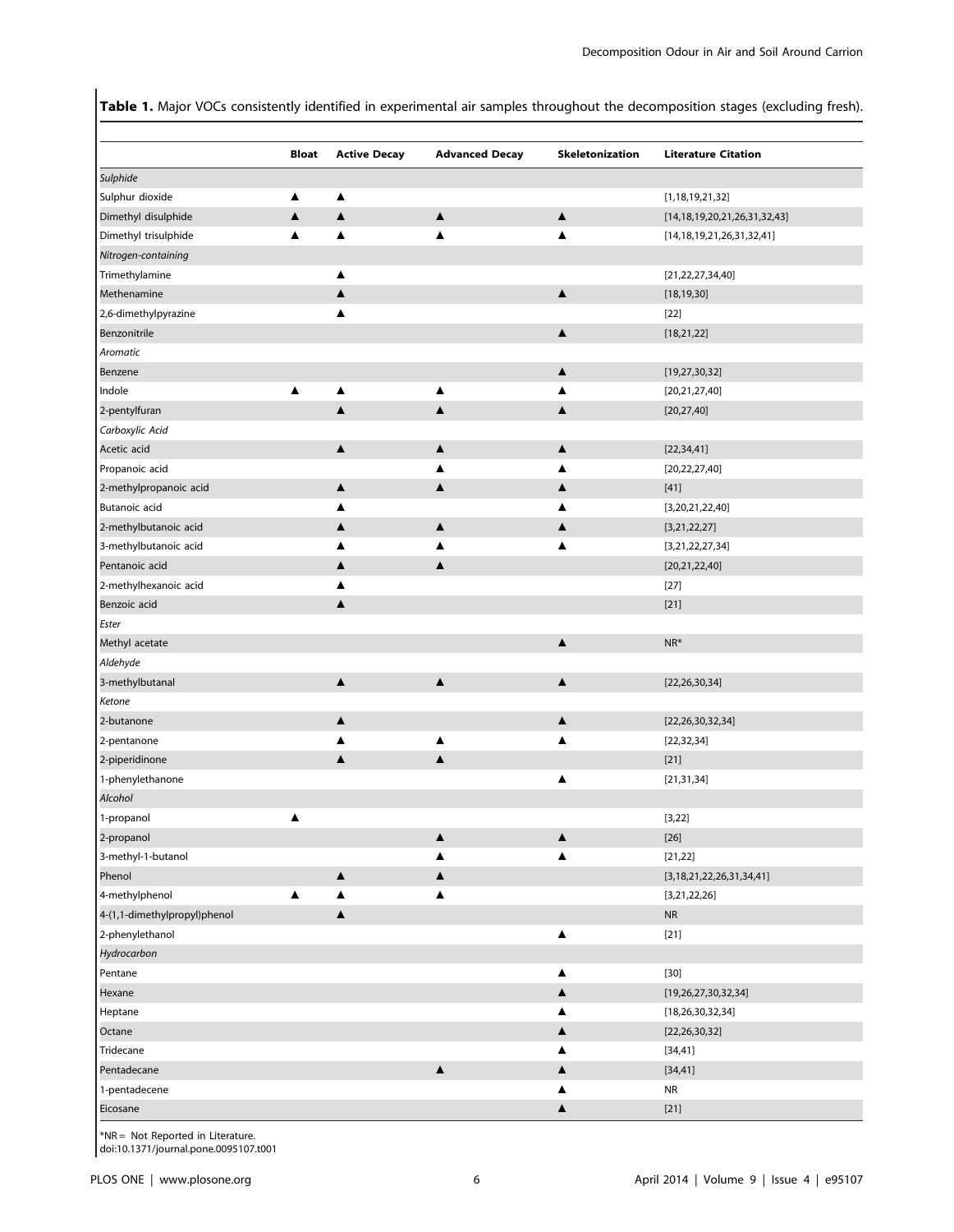remains could be clearly separated for days 2–14 but were not distinguishable for the fresh and skeletonization stages. This finding suggests that the VOC profile of the air rapidly returns to baseline (control) levels by the final stage of decomposition, at which point it is comparable to the VOC profile for the fresh stage. However, experimental and control samples collected from the soil could be clearly separated for days 2–48 suggesting that the VOC profile, even during the final stage of decomposition, is still detectable above baseline (control) levels and is distinctly different to the fresh stage. This prolonged period of detection may be a result of the increased number of VOCs detected in soil (207 compounds) compared to in air (100 compounds). The increased number of VOCs in soil could be related to the soil microbial community or to the adsorption of VOCs to soil particles causing longer retention.

#### **Discussion**

## VOC profiles and stage of decomposition

The chemical processes of soft tissue degradation that release the characteristic VOCs associated with decomposition odour have been reported extensively in the literature  $[1,3,14,18-22,26-$ 28,30–34,39–41]. The current study demonstrated comparable VOC profiles to many previous studies in terms of the dominant VOCs detected in both animal and human remains (see Tables 1 and 2); including dimethyl sulphide, DMDS, DMTS, trimethylamine, indole, phenol, hexane, heptane, octane, and a range of straight chain- and methylated- aldehydes, ketones, alcohols and carboxylic acids. This finding demonstrates that key VOCs are consistently being produced in both air and soil throughout the decomposition process, even in distinctly different geographical locations such as Australia, Belgium [3,21,31], Greece [26,32–34], USA [1,18–20,27–28,30] and Canada [22]. Given the variation in climate, geology, and ecology (including soil microbial species) across these locations, it is valuable to identify these consistencies across studies as they may assist in determining the core VOC profile of decomposition odour.

The majority of decomposition VOCs identified in the air above the remains were released during the bloat, active decay, and advanced decay stages, with reduced levels (but not a reduced number) of compounds detected during skeletonization. These stages are often attributed with the pungent odour of decomposition detectable by humans as well as the VOCs detected by cadaver-detection dogs, vertebrate and invertebrate scavengers. It was during these stages of decomposition that the identified VOCs were most prevalent in terms of number of compound classes and relative amount of each major class i.e. sulphides, aromatics, carboxylic acids, and alcohols.

Although decomposition odour was detected in the air during the bloat stage, it was not as readily detectable in soil at the equivalent time. The majority of decomposition VOCs identified in the soil below the remains were detected during the active decay, advanced decay, and skeletonization stages. The active decay stage coincided with the liquefaction of soft tissue and the release of the body's constituents into the surrounding soil forming a cadaver decomposition island [40]. Thereafter, the soil microbial community could utilise these nutrients producing additional VOCs to those produced by the remains, thus allowing for their detection in soil throughout the later stages of decomposition.

#### Factors affecting VOC detection in air and soil

The types of VOCs detected in air versus soil did not directly correlate with their molecular weights and volatility. Overall, there were fewer compounds detected in the air samples above the remains compared to the soil samples below the remains. This may have resulted from the rapid dispersion of VOCs in air due to wind, evaporation, or other environmental factors. It could have also resulted from the physical, chemical and microbiological properties of the soil. VOCs are active in both gas and liquid phases and as a result can move through the network of soil pores by vapour diffusion [4]. Volatile compounds can sorb to soil particles however adsorption and desorption is dependent on the polarity of the compound, the soil texture (including pore space), the organic/mineral content, and the soil-water content [43]. In



Figure 3. PCA biplot of the calculated scores and loadings for the air experimental samples. doi:10.1371/journal.pone.0095107.g003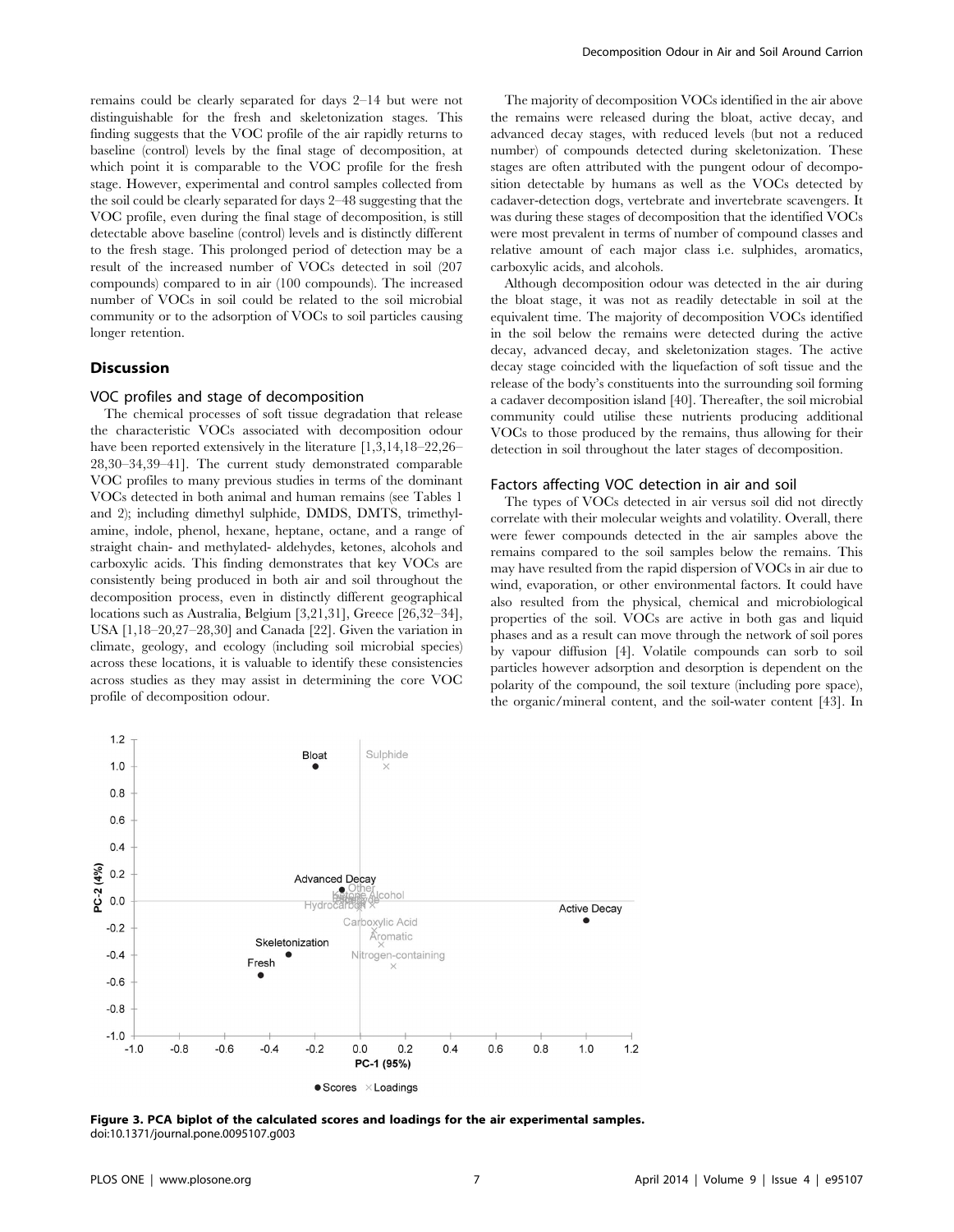Table 2. Major VOCs consistently identified in experimental soil samples throughout the decomposition stages (excluding fresh).

|                                             |                  |                       | <b>Bloat Active Decay Advanced Decay</b> |                  | <b>Skeletonization Literature Citation</b> |
|---------------------------------------------|------------------|-----------------------|------------------------------------------|------------------|--------------------------------------------|
|                                             |                  |                       |                                          |                  |                                            |
| Sulphide                                    |                  |                       |                                          |                  |                                            |
| Dimethyl sulphide                           | $\blacktriangle$ | $\blacktriangle$      | $\blacktriangle$                         | ▲<br>▲           | [14, 18, 19, 20, 21, 26, 32]               |
| Dimethyl disulphide<br>Dimethyl trisulphide | ▲                | ▲                     | ▲                                        |                  | [14, 18, 19, 20, 21, 26, 31, 32, 43]       |
|                                             |                  | $\blacktriangle$      |                                          |                  | [14, 18, 19, 21, 26, 31, 32, 41]           |
| 2,4-dithiapentane                           |                  | ▲                     |                                          |                  | [14, 34]                                   |
| 3-methylthiophene                           |                  |                       |                                          |                  | $[21]$                                     |
| Nitrogen-containing                         |                  |                       |                                          | ▲                |                                            |
| Trimethylamine                              |                  | ▲<br>$\blacktriangle$ |                                          |                  | [21, 22, 27, 34, 40]                       |
| 3-methylpyridine                            |                  |                       |                                          | ▲                | $[21]$                                     |
| Benzonitrile                                |                  |                       |                                          |                  | [18, 21, 22]                               |
| Benzylnitrile                               |                  |                       |                                          | ▲                | $[21]$                                     |
| Aromatic                                    |                  |                       |                                          |                  |                                            |
| Indole                                      |                  | ▲                     | $\blacktriangle$                         | ▲                | [20, 21, 27, 40]                           |
| 2-ethylfuran                                |                  | ▲                     |                                          |                  | $[32]$                                     |
| 2-butylfuran                                |                  |                       |                                          | ▲                | $NR^*$                                     |
| 2-pentylfuran                               |                  | ▲                     | ▲                                        |                  | [20, 27, 40]                               |
| 2-methyltetrahydrofuran                     |                  |                       | $\blacktriangle$                         | ▲                | <b>NR</b>                                  |
| 2-butyltetrahydrofuran                      |                  |                       |                                          |                  | <b>NR</b>                                  |
| Styrene                                     |                  | $\blacktriangle$      |                                          | $\blacktriangle$ | [18, 19, 26, 30, 41]                       |
| Carboxylic Acid                             |                  |                       |                                          |                  |                                            |
| Acetic acid                                 |                  | $\blacktriangle$      |                                          |                  | [22, 34, 41]                               |
| 2-methylbutanoic acid                       |                  | ▲                     |                                          |                  | [3,21,22,27]                               |
| Benzoic acid                                |                  |                       |                                          | $\blacktriangle$ | $[21]$                                     |
| Ester                                       |                  |                       |                                          |                  |                                            |
| Methyl acetate                              |                  |                       |                                          | $\blacktriangle$ | <b>NR</b>                                  |
| Ethyl acetate                               |                  | ▲                     |                                          |                  | <b>NR</b>                                  |
| Propyl acetate                              |                  | $\blacktriangle$      |                                          |                  | [21, 32]                                   |
| Propanoic acid, 2-methyl-,ethyl ester       |                  | ▲                     |                                          |                  | $[32]$                                     |
| Propanoic acid, ethyl ester                 |                  | $\blacktriangle$      |                                          |                  | <b>NR</b>                                  |
| Butanoic acid, 1-methyl-, ethyl ester       |                  | ▲                     |                                          |                  | <b>NR</b>                                  |
| Butanoic acid, ethyl ester                  |                  | ▲                     |                                          |                  | [20, 32]                                   |
| Butanoic acid, 2-methyl-, ethyl ester       |                  | ▲                     |                                          |                  | <b>NR</b>                                  |
| Butanoic acid, 3-methyl-, butyl ester       |                  | ▲                     |                                          |                  | $[21]$                                     |
| Butanoic acid, methyl ester                 |                  | ▲                     |                                          |                  | <b>NR</b>                                  |
| Butanoic acid, propyl ester                 |                  | ▲                     |                                          |                  | <b>NR</b>                                  |
| Butanoic acid, butyl ester                  |                  | ▲                     |                                          |                  | [20,21]                                    |
| Pentanoic acid, ethyl ester                 |                  | $\blacktriangle$      |                                          |                  | <b>NR</b>                                  |
| Aldehyde                                    |                  |                       |                                          |                  |                                            |
| Hexanal                                     |                  | $\blacktriangle$      | $\blacktriangle$                         |                  | [19,20,27,30,32,40]                        |
| Octanal                                     |                  |                       |                                          | ▲                | [3, 19, 20, 22, 30]                        |
| Nonanal                                     |                  | $\blacktriangle$      | $\blacktriangle$                         | $\blacktriangle$ | [18, 19, 20, 27, 30, 41]                   |
| 3-methylbutanal                             |                  | ▲                     | ▲                                        | ▲                | [22, 26, 30, 34]                           |
| 2-phenylpropenal                            |                  | ▲                     |                                          |                  | <b>NR</b>                                  |
| 2-methyl-prop-2-enal                        |                  | ▲                     |                                          |                  | <b>NR</b>                                  |
| Ketone                                      |                  |                       |                                          |                  |                                            |
| 2-butanone                                  |                  | ▲                     | $\blacktriangle$                         | ▲                | [22, 26, 30, 32, 34]                       |
| 3-methyl-2-butanone                         |                  |                       |                                          | $\blacktriangle$ | [22, 34]                                   |
| 2-pentanone                                 |                  | ▲                     | ▲                                        | ▲                | [22, 32, 34]                               |
| 2-hexanone                                  |                  | ▲                     |                                          | ▲                | $[32]$                                     |
| 2-heptanone                                 |                  | ▲                     |                                          | ▲                | [3,20,22,27,32]                            |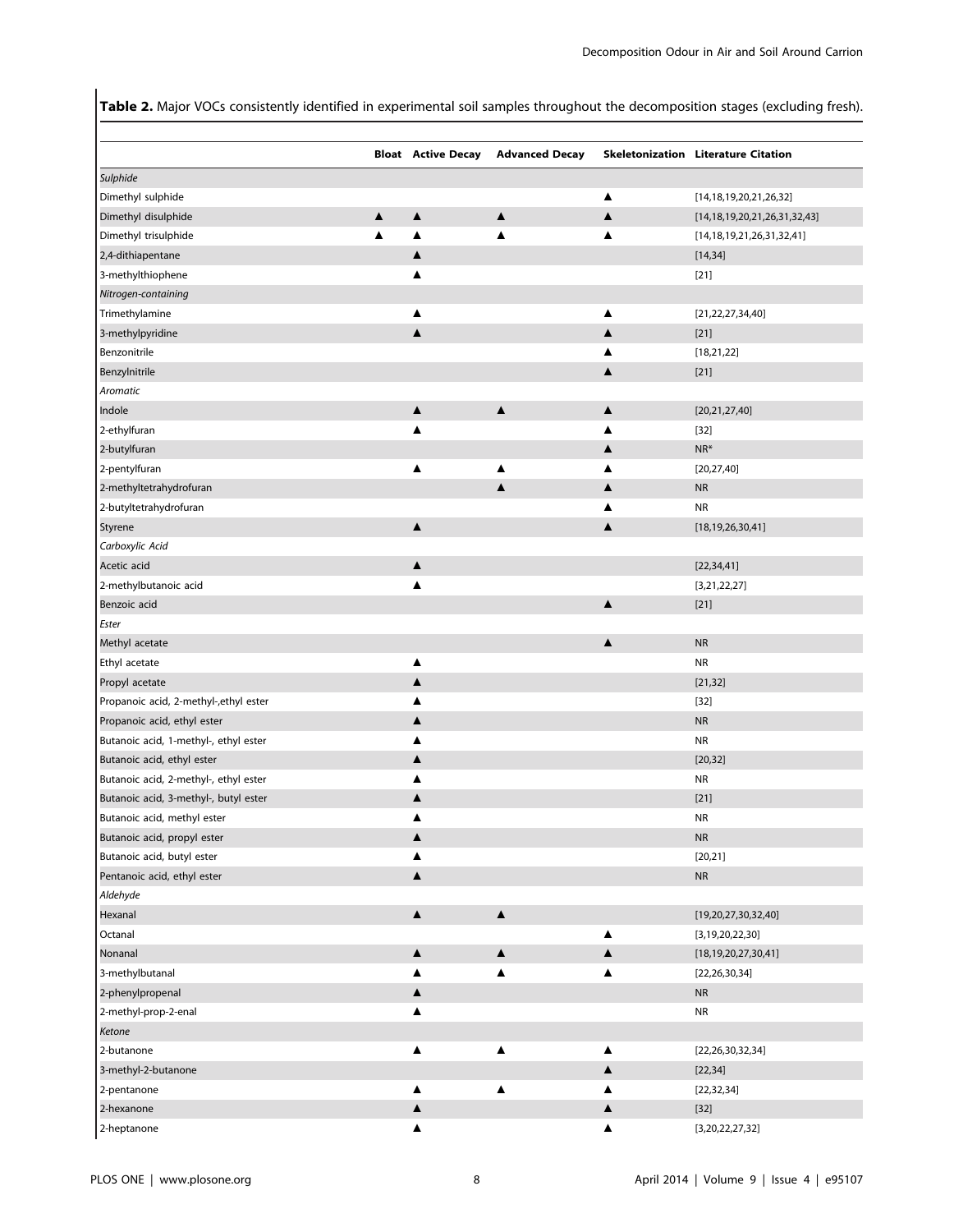### Table 2. Cont.

|                                               | <b>Bloat</b> Active Decay | <b>Advanced Decay</b> |                  | Skeletonization Literature Citation |
|-----------------------------------------------|---------------------------|-----------------------|------------------|-------------------------------------|
| 2-octanone                                    |                           |                       | $\blacktriangle$ | [3, 22]                             |
| 3-octanone                                    |                           | ▲                     | ▲                | [3, 22]                             |
| 2-nonanone                                    | $\blacktriangle$          |                       | ▲                | [3, 19, 22, 27, 32]                 |
| 2-undecanone                                  | ▲                         |                       |                  | [3, 22, 27]                         |
| 2-nonadecanone                                | ▲                         |                       | ▲                | <b>NR</b>                           |
| 1-phenylethanone                              | ▲                         |                       |                  | [3, 20, 31, 34]                     |
| 3-methyl-3-buten-2-one                        | ▲                         |                       |                  | <b>NR</b>                           |
| 1,7,7-trimethylbicyclo[2.2.1]heptan-2-one     |                           |                       | ▲                | <b>NR</b>                           |
| Alcohol                                       |                           |                       |                  |                                     |
| Ethanol                                       | ▲                         | ▲                     |                  | [19,21,26,30,32]                    |
| 1-propanol                                    | $\blacktriangle$          | $\blacktriangle$      | ▲                | [3, 22]                             |
| 2-propanol                                    |                           | ▲                     |                  | $[26]$                              |
| 2-methyl-1-propanol                           | ▲                         | $\blacktriangle$      | ▲                | [21, 32, 34]                        |
| 2-propen-1-ol                                 | ▲                         |                       |                  | <b>NR</b>                           |
| 1-butanol                                     | ▲                         | ▲                     | ▲                | [21, 22, 32, 34]                    |
| 2-butanol                                     | ▲                         |                       |                  | [21, 22, 34]                        |
| 2-methyl-1-butanol                            | ▲                         | ▲                     | ▲                | <b>NR</b>                           |
| 3-methyl-1-butanol                            | ▲                         | Δ                     |                  | [21, 22]                            |
| 1-pentanol                                    | ▲                         | $\blacktriangle$      | ▲                | [20,21,22,27,32,34,40]              |
| 2-pentanol                                    | ▲                         |                       | ▲                | [32, 34]                            |
| 2-hexanol                                     |                           |                       | ▲                | <b>NR</b>                           |
| 2-heptanol                                    |                           |                       | ▲                | <b>NR</b>                           |
| 1-octanol                                     |                           |                       | ▲                | [21, 22]                            |
| 1-nonanol                                     |                           |                       | ▲                | $[41]$                              |
| Phenol                                        | $\blacktriangle$          | $\blacktriangle$      | ▲                | [3, 18, 21, 22, 26, 31, 34, 41]     |
| 4-methylphenol                                | ▲                         |                       | ▲                | [3,21,22,26]                        |
| 2-phenylethanol                               | ▲                         |                       | ▲                | $[21]$                              |
| Hydrocarbon                                   |                           |                       |                  |                                     |
| Pentane                                       | ▲                         |                       | ▲                | $[30]$                              |
| Hexane                                        | ▲                         | ▲                     |                  | [19, 26, 27, 30, 32, 34]            |
| 1-hexene                                      |                           |                       | ▲                | [32, 34]                            |
| Heptane                                       | ▲                         | ▲                     |                  | [18, 26, 30, 32, 34]                |
| 1-heptene                                     |                           |                       |                  | [32, 34]                            |
| Octane                                        | ▲                         | ▲                     | ▲                | [22, 26, 30, 32]                    |
| 1-octene                                      |                           | ▲                     | ▲                | $[22]$                              |
| Tridecane                                     |                           |                       | ▲                | [34, 41]                            |
| Pentadecane                                   |                           |                       | $\blacktriangle$ | [34, 41]                            |
| 1-pentadecene                                 |                           |                       | ▲                | ${\sf NR}$                          |
| 8-heptadecene                                 |                           |                       | $\blacktriangle$ | $\sf NR$                            |
| $\alpha$ -pinene                              | $\blacktriangle$          | ▲                     | ▲                | [32, 34]                            |
| $\beta$ -pinene                               |                           |                       | $\blacktriangle$ | ${\sf NR}$                          |
| 1-methyl-2-pentylcyclopropane                 |                           | ▲                     |                  | ${\sf NR}$                          |
| 1-methyl-4-(1-methylethyl)-1,4-cyclohexadiene |                           |                       | $\blacktriangle$ | ${\sf NR}$                          |

\*NR = Not Reported in Literature.

doi:10.1371/journal.pone.0095107.t002

dry soil, water will compete with VOCs for adsorption sites on the soil surface whereas in wet soil, the water will act as a solvent for polar VOC molecules.

Natural volatile emissions from soil are typically low suggesting that soil acts as a volatile sink [44]. This theory is supported by the reduced number of VOCs detected in control soils in the present study (data not shown). When a nutrient source is added to a soil, however, the soil microbial community can rapidly metabolise these nutrients, producing volatile products which are utilised by other organisms in the microbial food chain or released into the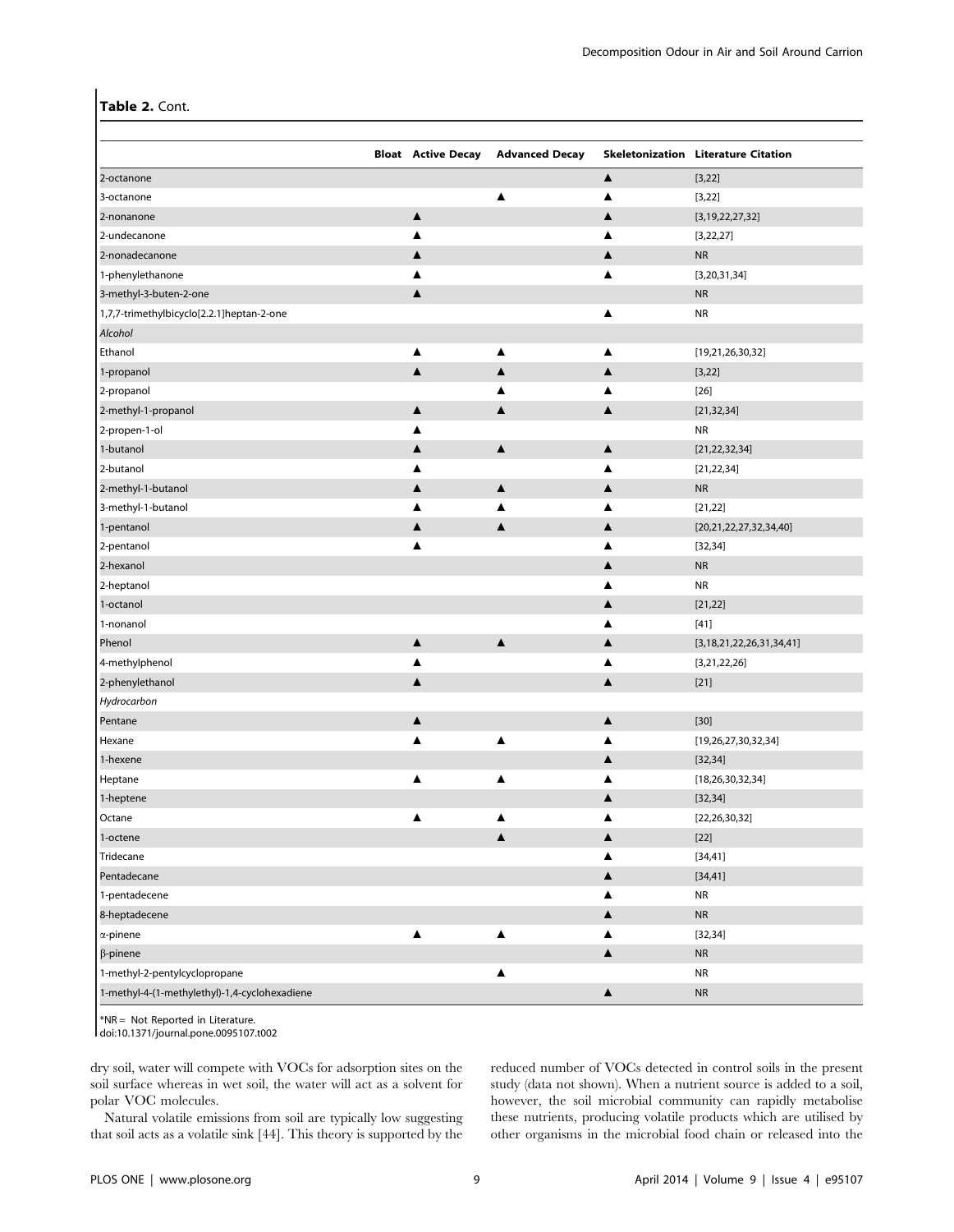

Figure 4. PCA biplot of the calculated scores and loadings for the soil experimental samples. doi:10.1371/journal.pone.0095107.g004

atmosphere as excess products [4]. Bacteria and fungi have a significant capacity to decompose, mineralise, and accumulate organic matter, in the process producing large quantities of highly diverse volatiles. The presence of decomposed remains will act as a nutrient source when placed in a soil environment [42], thus increasing the number of VOCs being produced and detected in the soil.

Many of the VOCs detected in the experimental soil samples could be attributed to the decomposition process based on previous literature, however several classes of compounds, specifically hydrocarbons, esters, alcohols, and ketones, were detected in higher levels and more consistently in soil when compared to the air samples. The VOCs emitted by certain bacteria and fungi present inside and on a vertebrate have been reported by [39] and the VOCs emitted by certain bacterial and fungal genera in soil have been reported by [4]. The dominant classes of compounds emitted by bacteria include alcohols, alkanes, alkenes, and ketones followed by esters, pyrazines, lactones, and sulphides. The dominant classes of VOCs emitted by fungi include alcohols, ketones, terpenes, alkanes and alkenes. Based on the in situ sample collection technique used in this study, it was not possible to differentiate VOCs produced by the decomposition process of vertebrate soft tissue and those produced by the soil microbial community. Hence, specific volatile compounds identified in the soil experimental samples that may be attributed to either the decomposition process [39] or the soil microbial community [4] are detailed herein: indole produced by Pseudomonas spp. in soil, and Bacteroides, Lactobacillus spp., and



Figure 5. Percentage of total compounds specific to air and soil including dominant classes. doi:10.1371/journal.pone.0095107.g005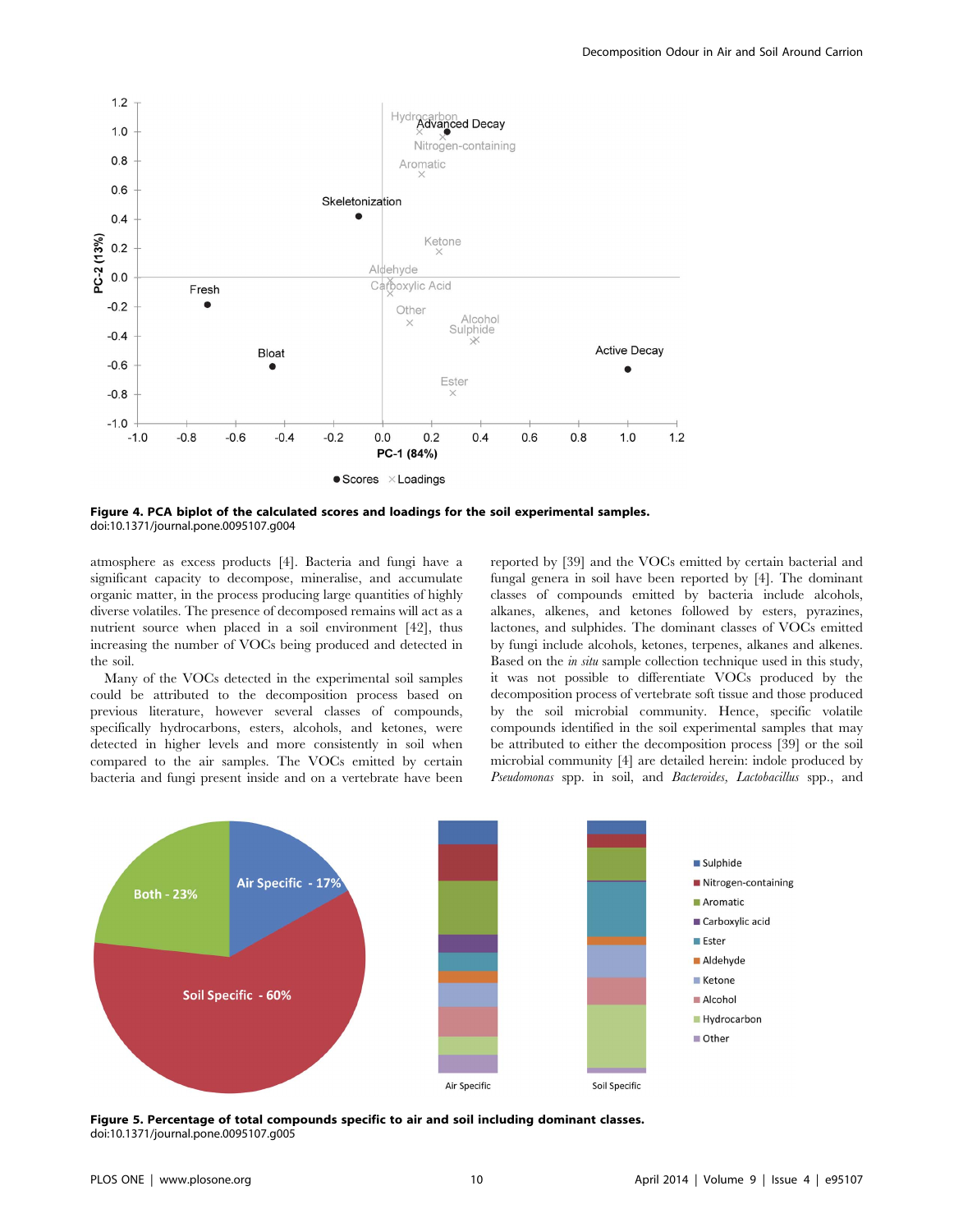Clostridium spp. during decomposition; DMDS and DMTS produced by a range of bacteria and fungi in soil and during decomposition (e.g. Lactobacillus spp., Clostridium spp., Citrobacter spp., Pseudomonas spp. and Flavobacterium spp.); 4-methylphenol produced by Pseudomonas aeruginosa and Staphylococcus aureus in soil, and Clostridium spp. and Fusobacterium spp. during decomposition; 3-methyl-1-butanol produced by Escherichia coli, Pseudomonas fluorescens and Streptomyces spp. in soil, and Staphylococcus spp. during decomposition; 2-phenylethanol produced by Escherichia coli, Lactobacillus spp. and many other bacteria in soil, and Pseudomonas spp. and *Clostridium* spp. during decomposition; and short chain ketones produced by Penicillium spp. in soil, and Pseudomonas spp., Acinetobacter spp., and Bacillus spp. during decomposition. Pyrazine is also prominent in bacterial emissions; 2,6-dimethylpyrazine and 3-methylpyridine (one fewer nitrogens) were detected in the air and soil samples, respectively.

VOCs are organic compounds that have a high vapour pressure and are therefore readily vaporised at room temperature. For this reason, temperature must also be considered when comparing the proportion of VOCs in air and soil in an outdoor environment. Day-time temperatures during the summer months of the trial typically exceeded  $22-24$ °C which may have impacted the number and types of VOCs released into the surrounding environment. Temperature will also impact the microbial species composition in vertebrate carrion and soil communities. The volatile profile produced by microorganisms growing at cool temperatures will be different to the volatile profile produced by microorganisms growing at ambient temperature [39]. For example, Rajamaki et al. (as reported in [39]) detected higher levels of DMDS – which results from the bacterial degradation of methionine – in the headspace of chicken carcasses as the temperature increased. This finding highlights the potential for trace VOCs that are not detectable in cool temperatures to be subsequently detected as the ambient temperature increases. In the current study, VOC sample collection from air and soil was carried out at the same time each day to minimize variation in ambient temperature other than the natural daily fluctuations. With the exception of Day 19 and 46, the average ambient temperature (which included the cooler night temperatures) rarely dropped below  $20^{\circ}$ C.

#### Advantages of in situ sample collection technique

The higher number of VOCs detected in soil may also be the result of the sample collection technique employed. The use of a VOC-MoleTM Soil Probe offers several advantages to previous soil sampling methods that have utilised syringe extraction of headspace gases [30] or solvent extraction from sorbents [31]. The soil sampling technique was able to detect the same compounds reported by [31] with a considerably shorter collection

#### References

- 1. Vass AA, Barshick SA, Sega G, Caton J, Skeen JT, et al. (2002) Decomposition chemistry of human remains: a new methodology for determining the postmortem interval. J Forensic Sci 47: 542–553.
- 2. Paczkowski S, Weißbecker B, Schöning MJ, Schütz S (2011) Biosensors on the basis of insect olfaction. In: Vilcinskas A, editor. Insect biotechnology. Dordrecht: Springer. pp 225–240.
- 3. Dekeirsschieter J, Stefanuto PH, Brasseur C, Haubruge E, Focant JF (2012) Enhanced characterization of the smell of death by comprehensive twodimensional gas chromatography - time-of-flight mass spectrometry (GCxGC-TOFMS). PLoS One 7: e39005.
- 4. Effmert U, Kalderas J, Warnke R (2012) Volatile mediated interactions between bacteria and fungi in soil. J Chem Ecol 38: 665–703.
- 5. Font X, Artola A, Sanchez A (2011) Detection, composition and treatment of volatile organic compounds from waste treatment plants. Sensors (Basel) 11: 4043–4059.

time (30 mins) and without the need for solvent extraction since the VOCs are thermally desorbed directly to the GC inlet. The soil probes were also able to collect a larger number of decomposition VOCs (207 compounds) when compared to the methods used by Vass [30] (50 compounds) and Brassuer et al. [31] (20–34 compounds). This is most likely attributed to the *in situ* collection method, which reduces the loss of volatile compounds during collection, transport, and subsequent analysis in the laboratory. It may also result from the permanent nature of the apparatus in the soil, thereby allowing VOCs to continually partition between the soil and the probe, and providing a better representation of soil VOCs at the time of sample collection. The probe also demonstrated enhanced sensitivity as several compounds reported as being human specific in grave soils (e.g. pentane, undecane, and higher levels of 3-methylbutanal) [30] were able to be detected at low concentrations in the experimental soils, confirming that they are also associated with animal remains.

#### Conclusions

This study has demonstrated that the collection of VOCs in the air above decomposed remains and the soil below decomposed remains provides complementary information about the number and type of VOCs resulting from the decomposition process. Although more VOCs were detected in soil, this may be attributed to the production of additional VOCs by the soil microbial community and/or the sorption of these compounds to soil surfaces allowing for their detection over longer periods of time (i.e. throughout the later stages of decomposition). It could also have resulted from the novel *in situ* sample collection technique employed for sampling soil VOCs. Additionally, environmental factors may account for the reduced number of VOCs detected in the air.

The results of this study demonstrate that both air and soil sampling techniques are required to identify the broad spectrum of VOCs produced throughout the decomposition process. The use of only one of these techniques will limit the number of VOCs identified and will further confound the detection of the complete decomposition VOC profile. Confirmation of this profile is important for advancing the understanding of decomposition odour and the mechanisms by which cadaver-detection dogs recognise decomposition VOCs when searching for and locating victim remains in soil environments.

#### Author Contributions

Conceived and designed the experiments: SLF KAP. Performed the experiments: SLF KAP. Analyzed the data: SLF KAP. Contributed reagents/materials/analysis tools: SLF KAP. Wrote the paper: SLF KAP.

- 6. Scaglia B, Orzi V, Artola A, Font X, Davoli E, et al. (2011) Odours and volatile organic compounds emitted from municipal solid waste at different stage of decomposition and relationship with biological stability. Bioresour Technol 102: 4638–4645.
- 7. Liu H, Luo GQ, Hu HY, Zhang Q, Yang JK, et al. (2012) Emission characteristics on nitrogen- and sulfur-containing odorous compounds during different sewage sludge chemical conditioning processes. J Hazard Mater 235: 298–306.
- 8. Zhang Y, Yue D, Liu J, Lu P, Wang Y, et al. (2012) Release of non-methane organic compounds during simulated landfilling of aerobically pretreated municipal solid waste. J Environ Manage 101: 54–58.
- 9. Collick AS, Inglis S, Wright P, Steenhuis TS, Bowman DD (2007) Inactivation of Ascaris suum in a biodrying compost system. J Environ Qual 36: 1528–1533.
- 10. Rosenfeld PE, Clark JJ, Hensley AR, Suftet IH (2007) The use of an odour wheel classification for the evaluation of human health risk criteria for compost facilities. Water Sci Technol 55: 345–357.